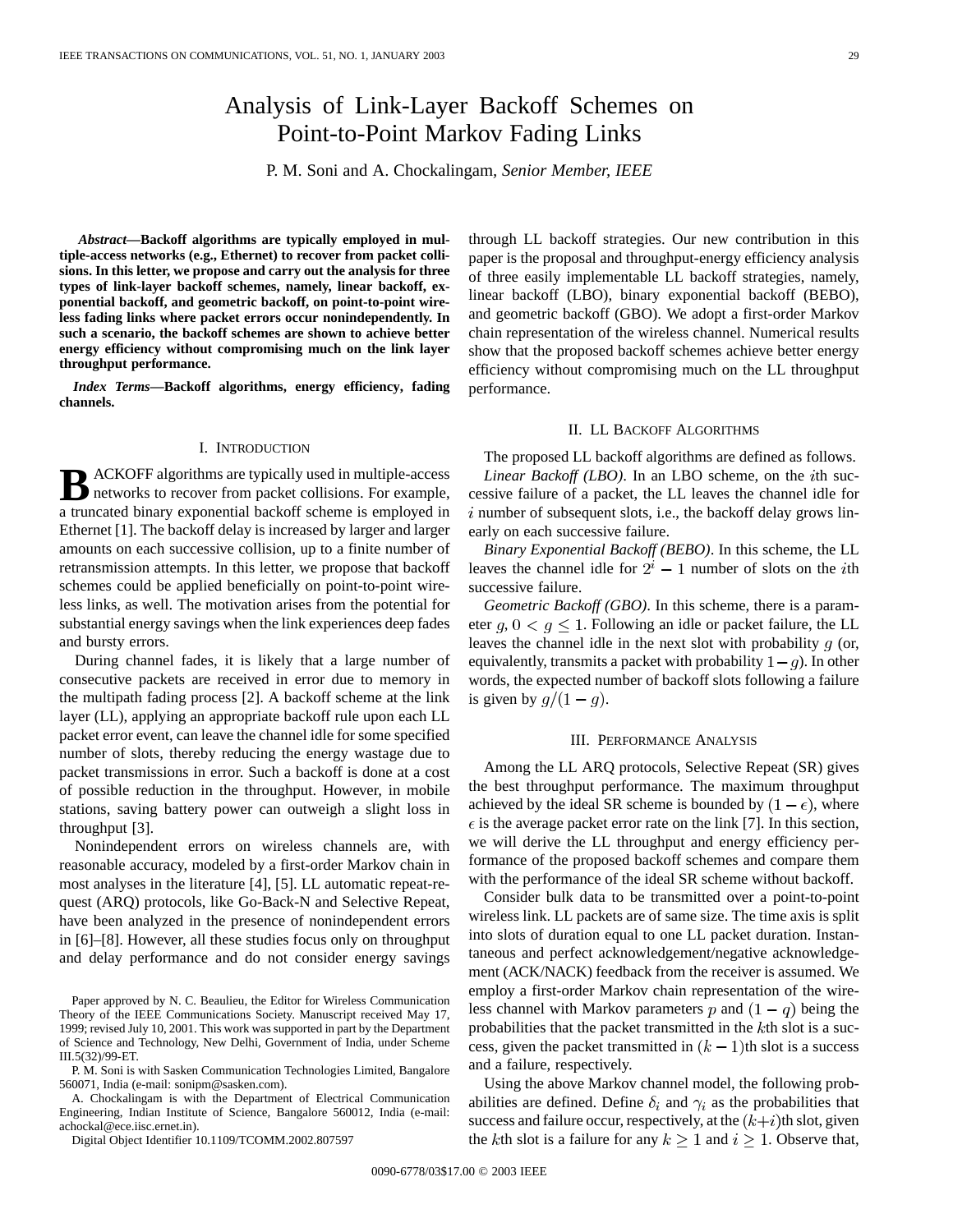

Fig. 1. Transmission cycle in LL backoff schemes.

for any  $i \geq 1$ ,  $\delta_i + \gamma_i = 1$ . With boundary conditions  $\delta_1 = 1 - q$ and  $\gamma_1 = q$ , we can write recursive relations on  $\delta_i$  and  $\gamma_i$  as

$$
\delta_i = \gamma_{i-1}(1-q) + \delta_{i-1}p, \qquad i \ge 2 \tag{1}
$$

$$
\gamma_i = \gamma_{i-1}q + \delta_{i-1}(1-p), \qquad i \ge 2 \tag{2}
$$

where  $p$  and  $q$  are the Markov channel parameters defined above.

We calculate the throughput and energy efficiency as the reward rates in a renewal process [9]. Specifically, we count the success, failure, and idle events as rewards in a renewal cycle defined in the following. Assume that the first packet was transmitted at time  $t = t_0$ . This first transmitted packet may be a success or a failure, depending on the channel condition. Now define a cycle for the case of first packet success (*Case a*) and failure (*Case b*) as follows.

*Case a*: Consider the case when the first packet transmitted at  $t = t_0$  is a success. Let  $\tau$  be the LL packet duration, assumed constant. Let the first failure occur at  $t = t_0 + n\tau$ , i.e., first n packets are in success. Define  $D_i, i \geq 1$ , as the number of slots kept idle after the *i*th failure of a packet. For example, for the *i*th failure,  $D_i$  is equal to i for LBO and  $2^i$  – 1 for BEBO. Note that  $i$  should be reset whenever a new packet is transmitted. Since the  $(n + 1)$ th packet is a failure, the next  $D_1$  slots are kept idle and a packet is transmitted again at  $t = t_0 + (n + 1 + D_1)\tau$ . If this packet again fails, next  $D_2$  number of slots are kept idle and a packet is transmitted at  $t = t_0 + (n+1+D_1+1+D_2)\tau$ , and so on. Finally a packet gets through successfully, say, after  $l$  number of attempts (i.e.,  $l$  failures) which was transmitted at  $t = t_0 + [n+l+\sum_{i=1}^{l} D_i]\tau = t_1$ . Since the packet transmitted at  $t_1$  is a success and we are assuming a first-order Markov channel model, the future evolution of the success–failure–idle sequence is same as that started at  $t_0$ . The duration  $t_1 - t_0$  is defined as the first cycle. In general,  $t_i$  is defined as the epoch at which the  $(i + 1)$ th cycle begins (see Fig. 1).

*Case b*: Now consider the case when the first packet transmitted at  $t = t_0$  is a failure. In this case, the transmitter keeps idle for the next  $D_1$  slots and makes an attempt at the  $(D_1+1)$ th slot. Observe that the evolution of the success–failure–idle sequence in this case is identical to the evolution in *Case a* that started at  $t = t_0 + n\tau$ .

Now define  $T_c = t_c - t_{c-1}, c \ge 1$ , as the duration of the cth cycle. Since  $\tau$  is a constant, we normalize  $T_c$  with  $\tau$  (i.e.,  $T_c$  is the number of slots in a cycle). Define the process  $T =$  ${T<sub>c</sub>, c > 1}$ . Observe that T is a renewal process [9]. *Case a* explained above corresponds to an ordinary renewal process, whereas *Case b* corresponds to a delayed renewal process. The renewal reward theorem [9], which we apply later in this section, is applicable to both cases.

Let  $S_c, F_c$ , and  $I_c$  be the random variables representing the number of successes, failures, and idles in cth cycle, respectively. Let  $n_c$  be the duration of a cycle, and  $n_f$ ,  $n_i$ , and  $n_s$ be the number of failures, idles, and successes, respectively, in a cycle. For BEBO and LBO, the minimum value  $n_c$  can take is three, because a cycle should consist of at least one success, one failure, and one idle. Let  $f(k)$  be the probability that the length of an effective fade is  $k$ , where the effective fade in a cycle is the total duration of the failure-idle sequence (as depicted in Fig. 1) in that cycle, i.e.,  $k = n_f + n_i$ . Observe that, in BEBO and LBO schemes, we have constraint on  $n_f$ , say  $1 \leq n_f \leq r$ , where r is a number dependent on  $n_c$ . Also,  $n_i$  is dependent on  $n_f$ , and  $n_s$  is dependent on both  $n_c$  and  $n_f$ . In other words, for a given cycle length  $n_c$ , if the number of failures  $n_f$  is fixed,  $n_i$  and  $n_s$ are also fixed. Now, the expected renewal life time (in number of slots), for  $j \geq 2$ , is given by

$$
E[T_j] = \sum_{n_c=3}^{\infty} n_c \sum_{n_f=1}^{r} p^{(n_s-1)} (1-p) f(n_f + n_i).
$$
 (3)

In the above equation, the factor inside the inner summation is the probability that the cycle length is  $n_c$  and the effective fade length is  $(n_f + n_i)$ . Because of the dependencies of the variables  $n_c, n_s, n_f$ , and  $n_i$  explained in the previous paragraph, this factor is also equal to  $P\{T_c = n_c, S_c = n_s\},\$  $P\{T_c = n_c, F_c = n_f\}$ , and  $P\{T_c = n_c, I_c = n_i\}$ . The inner summation gives the probability that a cycle length equals  $n_c$ , and the summation of  $n_c$  weighted by this probability over all possible values of  $n_c$  gives the expected value of the cycle length. Since the probability of the cycle length being large is very small ( $p$  and  $q$  raised to large numbers tend to zero), the infinite summation can be truncated at a large enough finite value of  $n_c$ . Also, the expression for  $f(\cdot)$  in the above equation is derived for LBO and BEBO in Section III-A and III-B, respectively.

Expressions for  $E[S_i]$ ,  $E[F_j]$ , and  $E[I_j]$ ,  $j \ge 2$ , can be derived in a similar manner, as

$$
E[S_j] = \sum_{n_c=3}^{\infty} \sum_{n_f=1}^{r} n_s p^{(n_s-1)} (1-p) f(n_f + n_i)
$$
 (4)

$$
E[F_j] = \sum_{n_c=3}^{\infty} \sum_{n_f=1}^{r} n_f p^{(n_s-1)} (1-p) f(n_f + n_i)
$$
 (5)

$$
E[I_j] = \sum_{n_c=3}^{\infty} \sum_{n_f=1}^{r} n_i p^{(n_s-1)} (1-p) f(n_f + n_i).
$$
 (6)

Let  $\pi_s$ ,  $\pi_f$ , and  $\pi_i$  be the stationary probabilities of success, failure, and idle, respectively. We calculate these stationary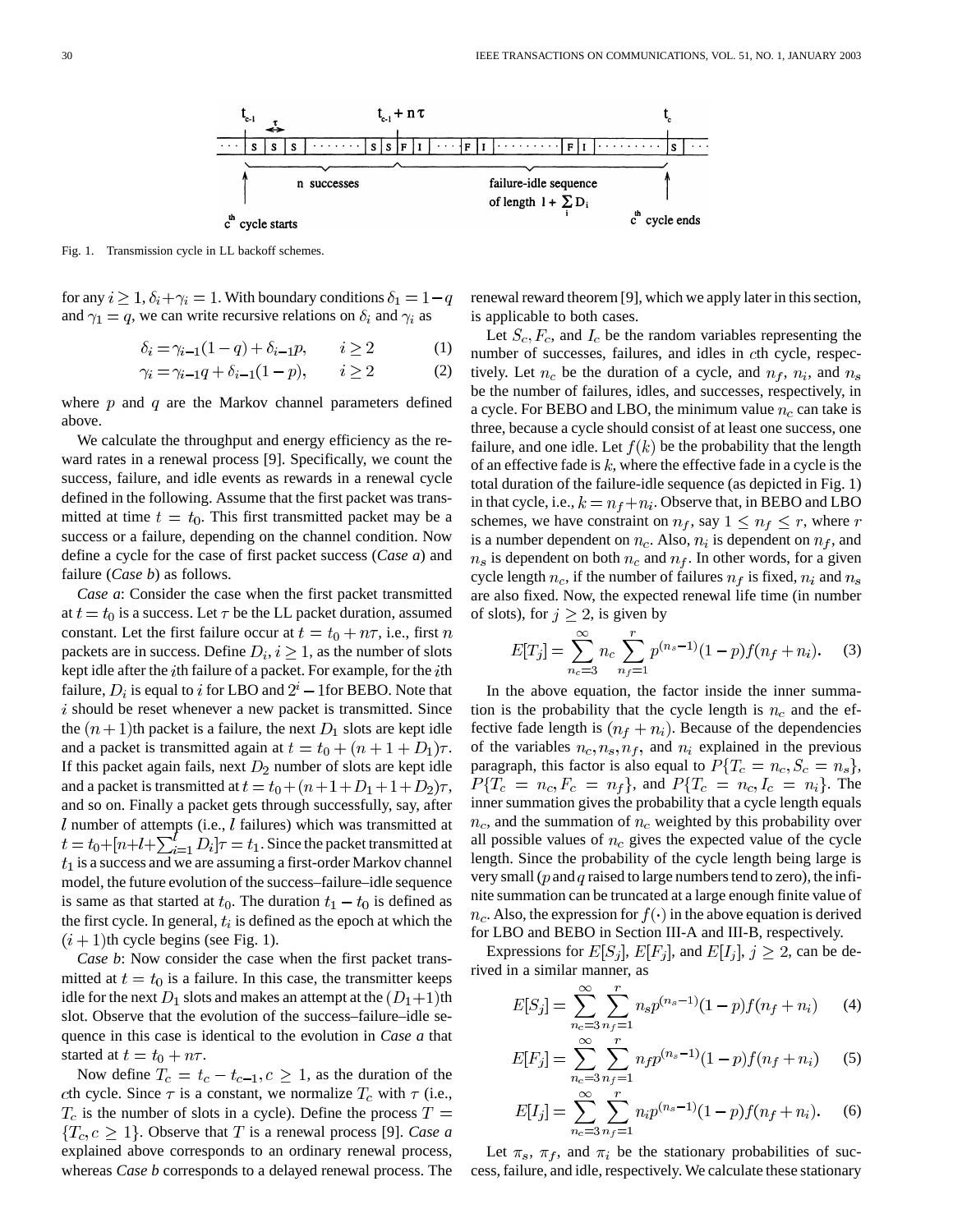probabilities as reward rates of the above renewal process. Take the reward as the total duration of the failure slots. Then,  $\tau F_c$ is the reward in the cth cycle. The expected reward accrued till time t,  $c(t)$ , is the expected duration of failure slots in [0, t]. Now, applying renewal reward theorem [9]

$$
\lim_{t \to \infty} \frac{c(t)}{t} = \frac{\tau E[F_j]}{\tau E[T_j]} = \frac{E[F_j]}{E[T_j]}, \qquad j \ge 2. \tag{7}
$$

The left-hand side of the above equation gives the stationary probability of failure. In other words,  $\pi_f = E[F_i]/E[T_i]$ . Similarly, by taking the total success duration and idle duration as the reward, we get the stationary probabilities of success and idle, respectively, as  $\pi_s = E[S_i]/E[T_i]$  and  $\pi_i = E[I_i]/E[T_i]$ .

## *A. LBO*

In LBO, we have  $n_i = (n_f(n_f + 1))/2$  and  $n_s = (n_c (n_f(n_f+3))/2$ ). Since there should be at least one success in a cycle, we have the constraint  $(n_c - (n_f(n_f + 3))/2) > 0$ , which gives  $n_f \le r$ , where  $r = \lfloor (\sqrt{9+8n_c}-3)/2 \rfloor - 1$ . Then

$$
f\left(\frac{n_f(n_f+3)}{2}\right) = \begin{cases} \delta_2, & n_f = 1\\ \delta_{n_f+1} \prod_{m=2}^{n_f} \gamma_m, & 1 < n_f \le r. \end{cases}
$$

We can obtain the stationary probabilities  $\pi_s$ ,  $\pi_f$ , and  $\pi_i$  for LBO by using these values of  $n_s$ ,  $n_i$ ,  $r$ , and  $f(\cdot)$  in (3)–(6).

# *B. BEBO*

In this backoff scheme, the number of idle slots in a cycle equals  $n_i = 2(2^{n_f} - 1) - n_f$ , and the number of successes equals  $n_s = n_c - 2(2^{n_f} - 1)$ . Using the same arguments as in LBO, we have the constraint  $n_c - 2(2^{n_f} - 1) > 0$ , which gives  $n_f \le r$ , where  $r = \lfloor \log(n_c/2 + 1) \rfloor - 1$ . Then

$$
f(2(2^{n_f}-1)) = \begin{cases} \delta_2, & n_f = 1\\ \delta_{2^{n_f}} \prod_{m=1}^{n_f-1} \gamma_{2^m}, & 1 < n_f \le r. \end{cases}
$$

Again, using these values of  $n_s$ ,  $n_i$ ,  $r$ , and  $f(\cdot)$  in (3)–(6), we get the stationary probabilities  $\pi_s$ ,  $\pi_f$ , and  $\pi_i$  for BEBO.

*Truncated BEBO*: A variant of BEBO, namely, truncated BEBO (T-BEBO), is also of interest. In T-BEBO, we have a parameter  $m > 0$ . T-BEBO functions exactly same as the BEBO until  $m$  consecutive failures, after which the transmitter gives up the backoff and continues with the transmission of the next LL packet. The analysis for the T-BEBO is similar to BEBO except that the cases in which the number of failures is less than or equal to  $m$  and greater than  $m$  need to be considered separately. When the number of failures is greater than  $m$  (say,  $m+k, k > 0$ , the first m of them will be followed by a certain number (according to the BEBO rule) of idle slots, and the remaining  $k$  of them will be consecutive. Then, we can write  $n_c - 2(2^m - 1) - k > 0$  which gives  $k \le n_c - 2^{m+1} + 1$ . Thus, r takes a value which is the maximum of  $(m + n_c - 2^{m+1} + 1)$ and  $\lceil \log_2(n_c/2+1) \rceil - 1$ . When  $n_f$  is less than  $m, n_s$  and  $n_i$ take the same values as that for BEBO without truncation, but when  $n_f$  is greater than m, we get  $n_i = 2(2^m - 1) - m$  and  $n_s = n_c - n_f - n_i$ . With these, the expected renewal lifetime for  $j \geq 2$  can be written as

$$
E[T_j] = \sum_{n_c=3}^{\infty} \sum_{n_f=1}^{r} n_c p^{n_s-1} (1-p) \left( I_{\{n_f \le m\}} f(2(2^{n_f} - 1)) + I_{\{n_f > m\}} \alpha(m) q^{n_f - m - 1} (1 - q) \right)
$$
(8)

where  $\alpha(m) = \prod_{l=1}^{m} \gamma_{2^l}$  and  $I_{\{A\}}$  is the indicator function which is one when the event  $A$  happens, and zero, otherwise.  $E[S_i], E[F_i]$ , and  $E[I_i]$  for T-BEBO can be obtained by replacing  $n_c$  by  $n_s$ ,  $n_f$ , and  $n_i$ , respectively, in (8). Note that  $m = \infty$  corresponds to BEBO without truncation.

#### *C. GBO*

We adopt a different approach to analyze the GBO as follows. Due to the memoryless property of the GBO, the system can be modeled as a finite-state Markov chain with the system status in a slot being any one of success, failure, idle with possible success, and idle with possible failure. Denote these states by s, f, i<sub>s</sub>, and i<sub>f</sub>, and the stationary probabilities by  $\pi_s$ ,  $\pi_f$ ,  $\pi_{i_s}$ , and  $\pi_{i}$ , respectively. Then, for the Markov chain, the stationary probability vector  $\underline{\pi} = [\pi_s \pi_f \pi_{i_s} \pi_{i_f}]$  and the transition probability matrix **P** are related by  $\pi = \pi P$ , where

$$
\mathbf{P} = \begin{bmatrix} p & (1-p) & 0 & 0 \\ (1-g)(1-q) & (1-g)q & g(1-q) & gq \\ (1-g)p & (1-g)(1-p) & gp & g(1-p) \\ (1-g)(1-q) & (1-g)q & g(1-q) & gq \end{bmatrix}.
$$
 (9)

Solving for  $\pi = \pi P$ , we get

$$
\pi_s = \frac{(1-g)(1-q)}{(2-p-q)(1-gp)}\tag{10}
$$

$$
\pi_f = \frac{(1-p)}{(2-p-q)(1-gp)} \cdot M \tag{11}
$$

and  $\pi_i = \pi_{i_s} + \pi_{i_f} = 1 - \pi_s - \pi_f$ , where  $M = g^2(p + q - )$  $1) - q(p+q) + 1.$ 

For all three backoff schemes, the throughput is given by  $\pi_s$ and the energy efficiency is given by  $((\pi_s)/(\pi_s + \pi_f))$ , normalized by the fade margin  $(F)$  of the link. We define one energy unit as corresponding to the transmission of an LL packet with a fade margin of 0 dB. For the first-order Markov representation of Rayleigh fading, the relation between average packet error rate  $(\epsilon)$ , fade margin  $(F)$ , and parameters p and q are given by [5]  $\epsilon = 1 - e^{-1/F} = (1 - p)/(2 - p - q)$  and  $(1 - q) =$  $[Q(\theta, \rho\theta) - Q(\rho\theta, \theta)]/(e^{1/F} - 1)$ , where  $\theta = \sqrt{2/F(1-\rho^2)}$ ,  $\rho = J_0(2\pi f_d \tau)$  is the correlation coefficient of two samples of the complex amplitude of the Rayleigh fading process<sup>1</sup> taken  $\tau$ seconds apart,  $J_0(\cdot)$  is the Bessel function of the first kind and zeroth order, and  $Q(\cdot, \cdot)$  is the Marcum Q function.

For ideal SR with no backoff, energy efficiency is given by  $(1 - \epsilon)/F$ . Note that maximum theoretical energy efficiency is achieved when there are no failed packets at all, i.e., when  $\pi_f = 0$ , which gives  $1/F$  as the theoretical upper bound on the achievable energy efficiency.

 ${}^{1}f_{d}$  is the Doppler bandwidth given by  $v/\lambda$ , where v is the user velocity and  $\lambda$  is the carrier wavelength [2].